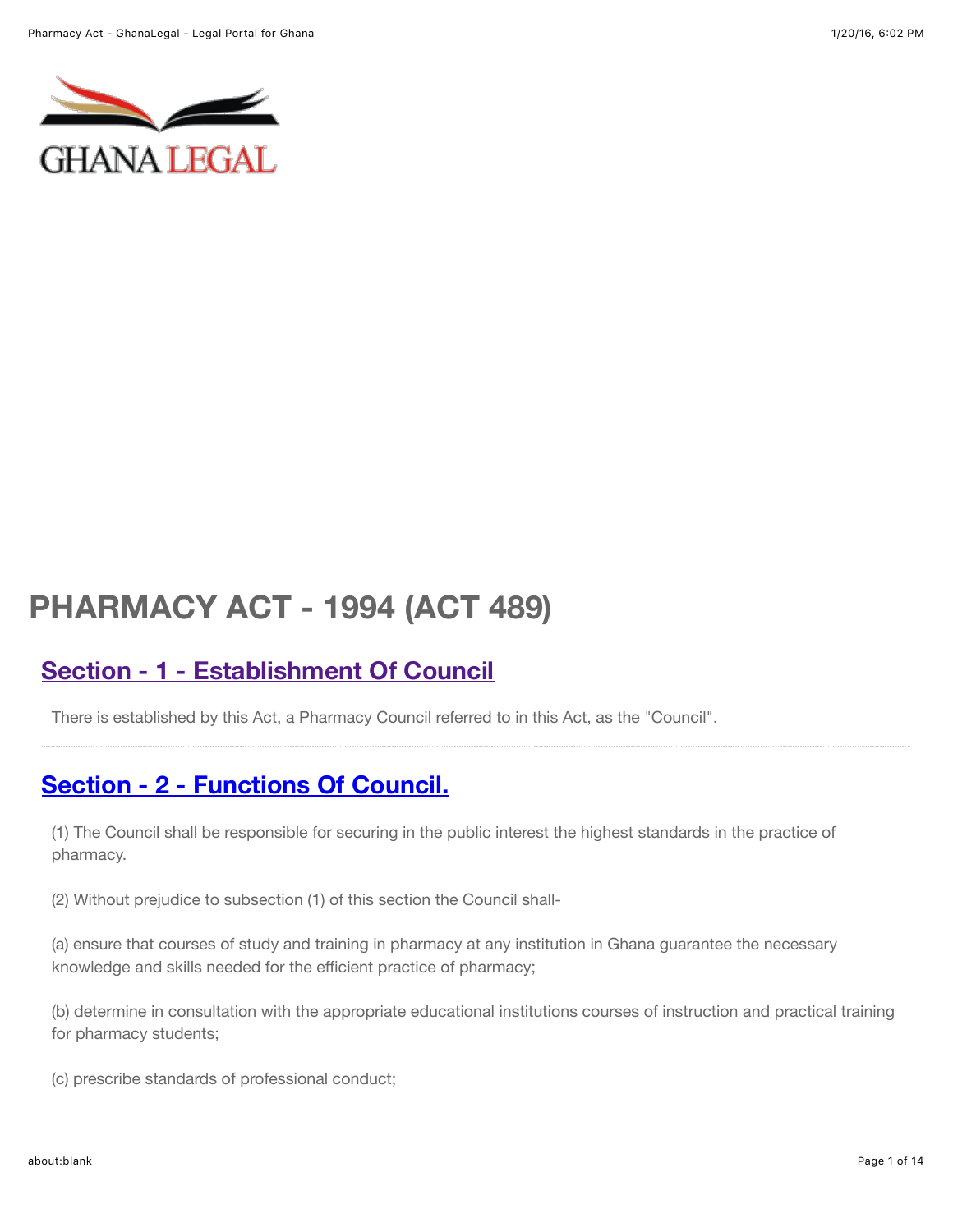- (d) exercise disciplinary power over pharmacists;
- (e) uphold and enforce professional standards through the disciplinary powers conferred on it;
- (f) keep a register of duly qualified and practising pharmacists; and
- (g) regulate the distribution of pharmacies in the country.

#### **[Section - 3 - Members Of The Council.](http://laws.ghanalegal.com/acts/id/193/section/3/Members_Of_The_Council)**

The Council shall consist of the following members all of whom shall be appointed by the President in consultation with the Council of State-

- (a) a chairman who shall be a registered pharmacist of not less than fifteen years standing as a pharmacist;
- (b) the Director of Pharmaceutical Services of the Ministry of Health;
- (c) the Dean of the Faculty of Pharmacy, University of Science and Technology, Kumasi;
- (d) the President of the Pharmaceutical Society of Ghana;
- (e) two registered pharmacists including at least one fellow, elected by the Pharmaceutical Society of Ghana;

(f) two other persons one of whom shall be a pharmacist and the other a legal practitioner of not less than ten years' standing as a lawyer; and

(g) the Registrar of the Council.

#### **[Section - 4 - Term Of O](http://laws.ghanalegal.com/acts/id/193/section/4/Term_Of_Office_Of_Members)ffice Of Members.**

The members of the Council specified in paragraphs (a), (e) and (f) of section 3 shall hold office for three years and shall at the expiration of their term of office be eligible for re-appointment.

#### **[Section - 5 - Meetings Of The Council.](http://laws.ghanalegal.com/acts/id/193/section/5/Meetings_Of_The_Council)**

(1) The Council shall meet for the despatch of business at such times and places as shall be determined by the Chairman but shall meet at least once in three months.

(2) The quorum at a meeting of the Council shall be five.

(3) The Chairman shall preside at each meeting of the Council but in his absence a member of the Council elected by the members present from among their number shall preside.

(4) A decision at a meeting of the Council shall be that of the majority of the members present and voting and in the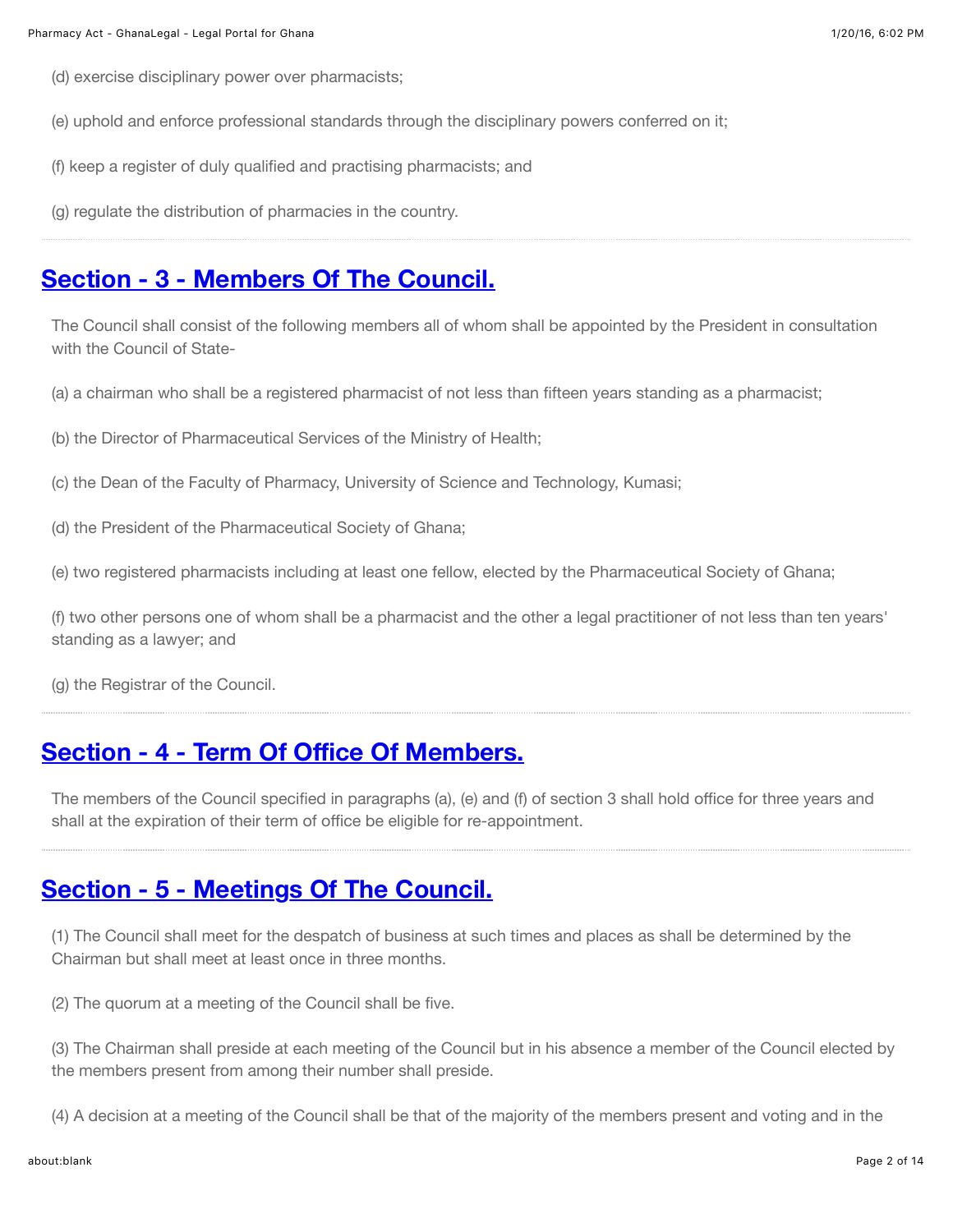event of equality of votes, the person presiding at the meeting shall have a second or casting vote.

(5) The validity of proceedings of the Council shall not be affected by a vacancy in its membership or a defect in the appointment or qualification of a member.

(6) Except as otherwise provided in this Act, the Council shall regulate the procedure for its meetings.

## **[Section - 6 - Power To Co-opt.](http://laws.ghanalegal.com/acts/id/193/section/6/Power_To_Co-opt)**

The Council may co-opt any person to act as an adviser at its meeting but no co-opted person is entitled to vote at a meeting.

# **[Section - 7 - Committees Of The Council.](http://laws.ghanalegal.com/acts/id/193/section/7/Committees_Of_The_Council)**

(1) The Council may appoint such committees as it considers necessary, and delegate to them any of its functions.

(2) A committee appointed by the Council may include members or non-members of the Council, but shall be chaired by a member of the Council.

#### **[Section - 8 - Allowances.](http://laws.ghanalegal.com/acts/id/193/section/8/Allowances)**

There may be paid to the members, members of a committee of the Council and persons co-opted to attend meetings of the Council such allowances as may be approved by the Minister for Finance with the Minister for Health.

# **[Section - 9 - Appointment Of Other Sta](http://laws.ghanalegal.com/acts/id/193/section/9/Appointment_Of_Other_Staff)ff.**

(1) There shall be appointed for the Council such officers as it may require for the effective execution of its functions.

(2) The appointment of officers for the Council shall, subject to any delegation by the President, be made by the President in accordance with the advice of the Council given in consultation with the Public Services Commission.

# **[Section - 10 - Regional O](http://laws.ghanalegal.com/acts/id/193/section/10/Regional_Offices_Of_Council)ffices Of Council.**

(1) There shall be established in each region of Ghana regional offices of the Council.

(2) There shall be appointed for the regional offices of the Council such officers as may be required for the performance of the functions of the Council in the regions.

(3) A regional office of the Council shall perform in the region such of the functions of the Council as the Council may determine.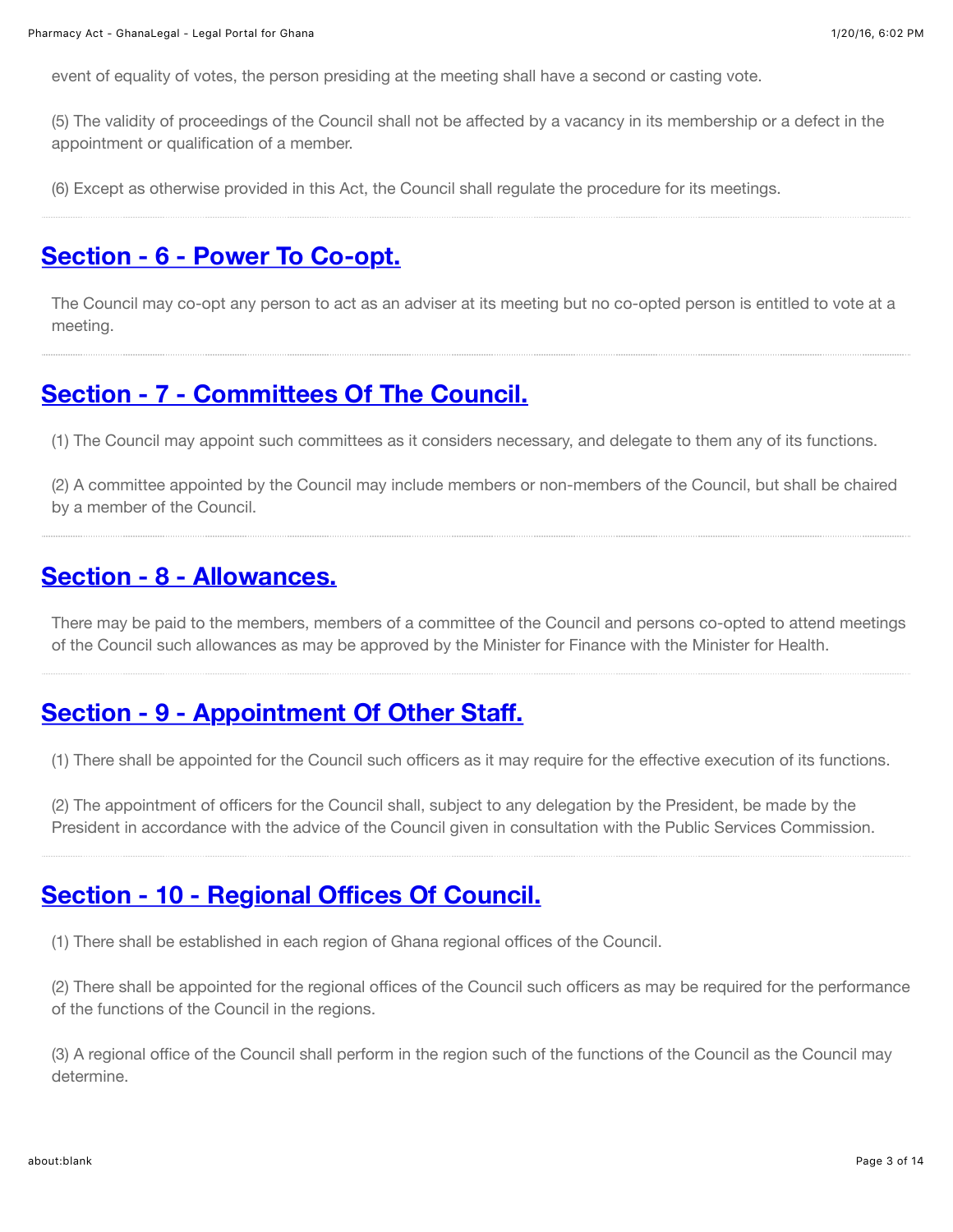(4) The Council may create such lower offices as may facilitate its operations.

#### **[Section - 11 - Expenses Of The Council.](http://laws.ghanalegal.com/acts/id/193/section/11/Expenses_Of_The_Council)**

Parliament shall provide for the Council such monies as it may require for the effective execution of its functions.

#### **[Section - 12 - Accounts And Audits.](http://laws.ghanalegal.com/acts/id/193/section/12/Accounts_And_Audits)**

(1) The Council shall keep books of account and proper records in relation to them and the account books and records of the Council shall be in a form approved by the Auditor-General.

(2) The accounts of the Council shall be audited by the Auditor-General within six months after the end of each financial year.

# **[Section - 13 - Annual Reports.](http://laws.ghanalegal.com/acts/id/193/section/13/Annual_Reports)**

(1) The Council shall submit an annual report on its activities to the Minister within six months after the end of the financial year.

(2) The financial year of the Council shall be the same as the financial year of the government.

# **[Section - 14 - Ministerial Responsibility.](http://laws.ghanalegal.com/acts/id/193/section/14/Ministerial_Responsibility)**

The Minister for Health shall have ministerial responsibility for the Council.

# **[Section - 15 - Pharmacists To Register.](http://laws.ghanalegal.com/acts/id/193/section/15/Pharmacists_To_Register)**

No person shall practise as a pharmacist unless he is registered in accordance with this Act.

# **[Section - 16 - Application For Registration.](http://laws.ghanalegal.com/acts/id/193/section/16/Application_For_Registration)**

A person seeking registration shall apply in the prescribed form to the Registrar of the Council.

#### **[Section - 17 - Certificate Of Registration.](http://laws.ghanalegal.com/acts/id/193/section/17/Certificate_Of_Registration)**

(1) Subject to subsection (2) of this section where the Council is satisfied that an applicant is of good character and-

(a) holds a degree in pharmacy; or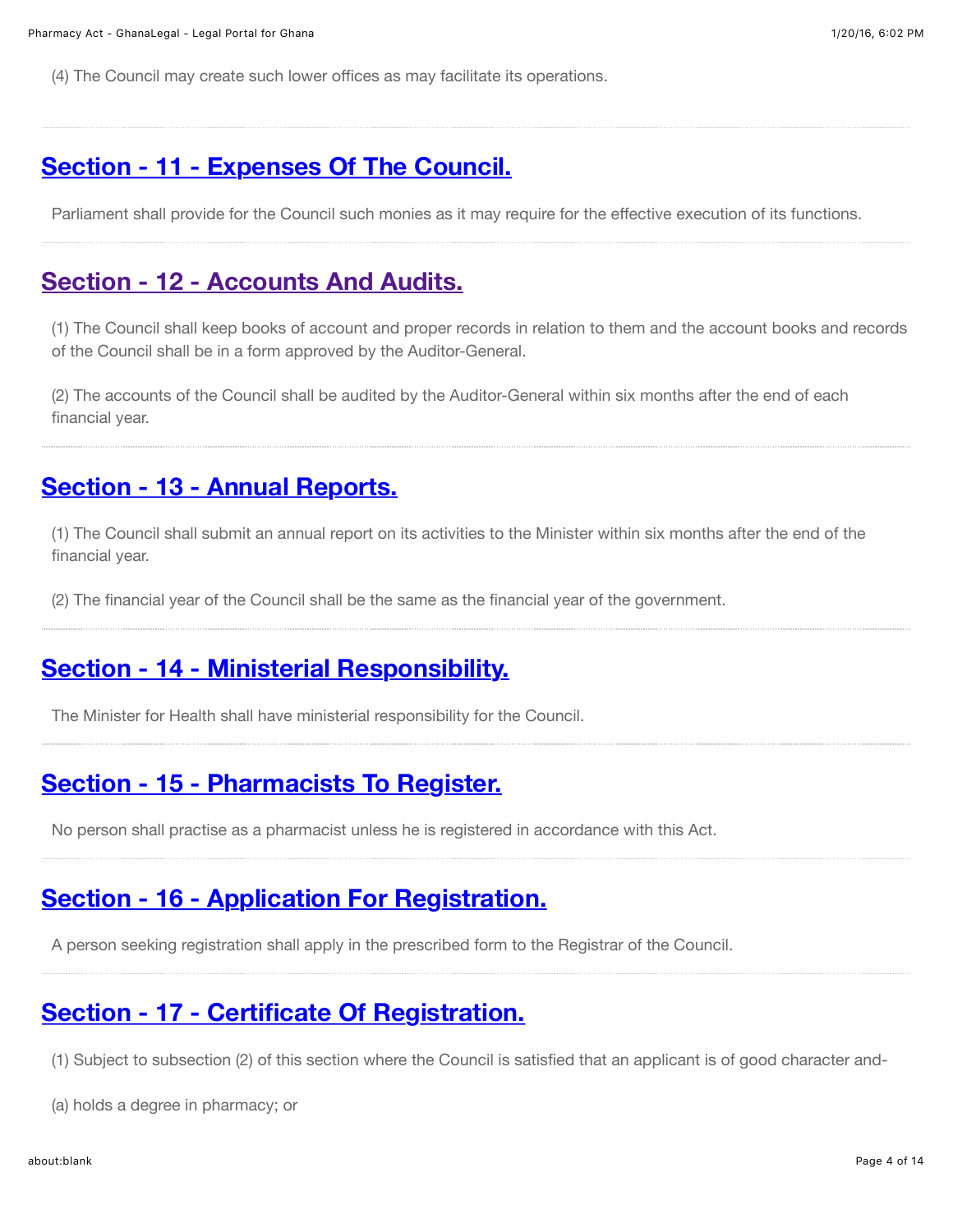(b) holds a qualification equivalent to a degree that entitles him to be registered as a pharmacist in the country where the qualification was obtained,

it shall direct the Registrar to enter the applicant's name in the register and to issue the applicant with a certificate of registration on the payment of the prescribed fee by the applicant.

(2) No person shall be registered under subsection (1) of this section unless he has taken and passed the Ghana Pharmacy Professional Qualifying Examination.

## **[Section - 18 - Registrar.](http://laws.ghanalegal.com/acts/id/193/section/18/Registrar)**

(1) The Council shall have a Registrar who shall be appointed by the President acting in accordance with the advice of the Council given in consultation with the Public Services Commission.

(2) The Registrar shall hold office on such terms and conditions as may be specified in his letter of appointment.

(3) The Registrar shall be a pharmacist of at least ten years' standing as a pharmacist and shall be a holder of a relevant post-graduate qualification.

# **[Section - 19 - Register Of Pharmacists.](http://laws.ghanalegal.com/acts/id/193/section/19/Register_Of_Pharmacists)**

(1) There shall be a register to be known as the Register of Pharmacists in which shall be recorded by the Registrar the names of registered pharmacists.

(2) The Register shall be in such form as the Council shall determine.

# **[Section - 20 - Functions Of The Registrar.](http://laws.ghanalegal.com/acts/id/193/section/20/Functions_Of_The_Registrar)**

The Registrar shall, subject to the directions of the Council be responsible for the day-to-day administration of the Council and shall be answerable to the Council in the performance of his functions under this Act.

# **[Section - 21 - Cancellation Or Suspension Of Registration And Appeal.](http://laws.ghanalegal.com/acts/id/193/section/21/Cancellation_Or_Suspension_Of_Registration_And_Appeal)**

(1) A certificate of registration issued under section 17 may be cancelled or suspended for such period as the Council may determine where disciplinary enquiry conducted by the Council confirms that the registered pharmacist-

(a) has been convicted of an offence under this Act; or

(b) has been convicted of an offence related to pharmacy under any other enactment and sentenced to imprisonment; or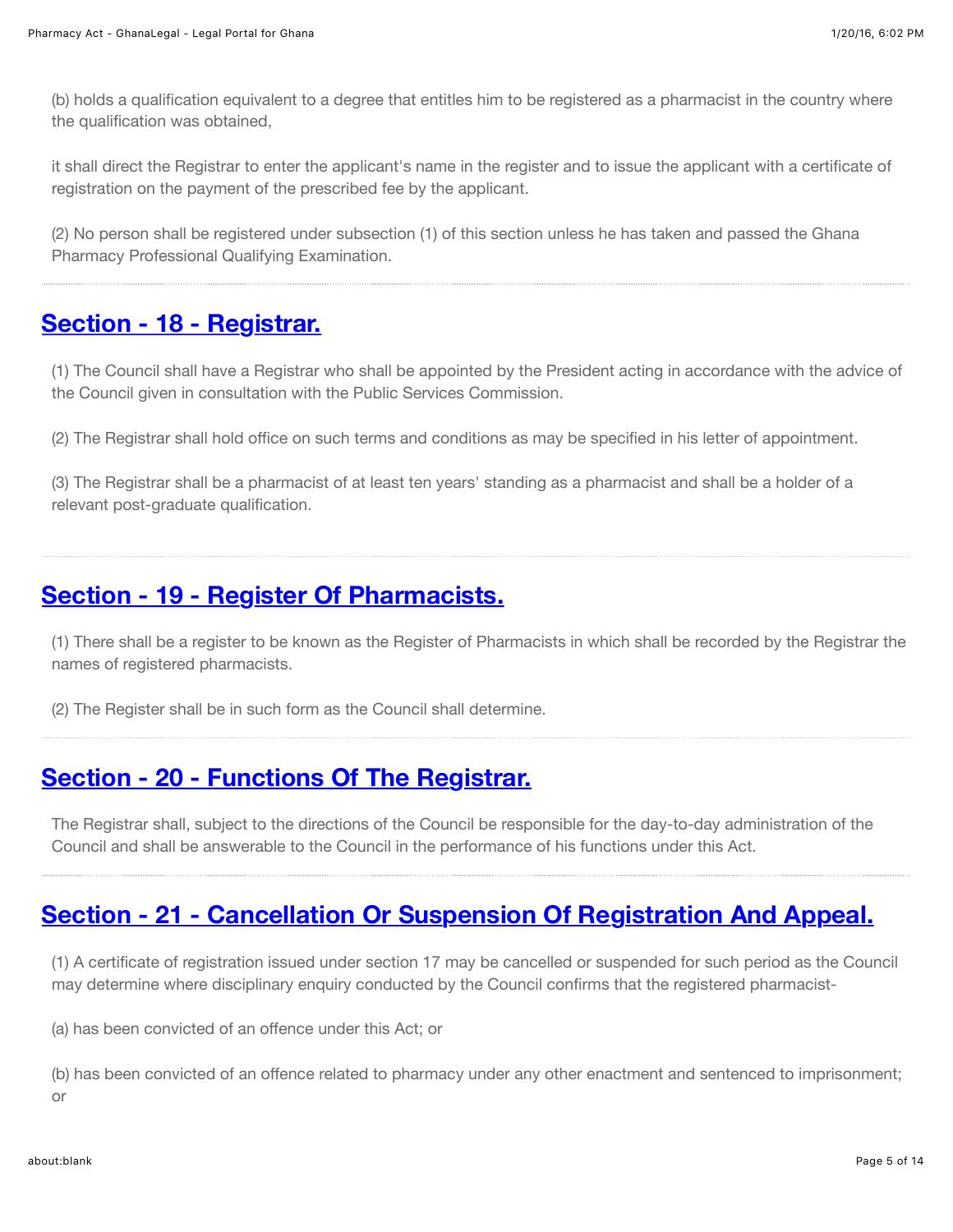(c) is guilty of professional misconduct.

(2) A person aggrieved by the cancellation or suspension of his certificate of registration may appeal against the decision to the High Court.

(3) Where a certificate of registration is to be cancelled or suspended, the Registrar shall-

(a) serve on the pharmacist a notice informing him of the order and requiring him to deliver the certificate within twenty-one days of the date of the service;

(b) publish in the Gazette a notice of the cancellation or suspension; and

(c) in the case of cancellation delete the name of the pharmacist from the Register of Pharmacists.

(4) Notwithstanding subsection (3), of this section, where a pharmacist appeals against a cancellation or suspension, the Registrar shall only act in accordance with subsection (3) on the expiration of the period of notice of appeal or after the disposal of the appeal.

(5) The Registrar, shall at the expiration of a suspension period return the certificate to the pharmacist, and cause notice of the expiration of the suspension to be published in the Gazette.

#### **[Section - 22 - Re-registration.](http://laws.ghanalegal.com/acts/id/193/section/22/Re-registration)**

A registered pharmacist whose registration has been cancelled may apply to have his name re-registered if a period of not less than five years has elapsed since notice of the cancellation was published in the Gazette.

#### **[Section - 23 - Disciplinary Committee.](http://laws.ghanalegal.com/acts/id/193/section/23/Disciplinary_Committee)**

(1) Without prejudice to section 7 of this Act there is established by this Act a disciplinary committee of the Council which shall consist of-

- (a) the President of the Pharmaceutical Society of Ghana;
- (b) the Director of Pharmaceutical Services of the Ministry of Health;
- (c) the legal professional member of the Council;
- (d) the Dean of the Faculty of Pharmacy, University of Science and Technology, Kumasi; and
- (e) a pharmacist elected by the Council from among its members.

(2) The Disciplinary Committee shall enquire into such matters relating to professional conduct and standards of pharmacists as may be referred to it by the Council.

(3) The procedure of the Disciplinary Committee and penalties that it may recommend to the Council shall be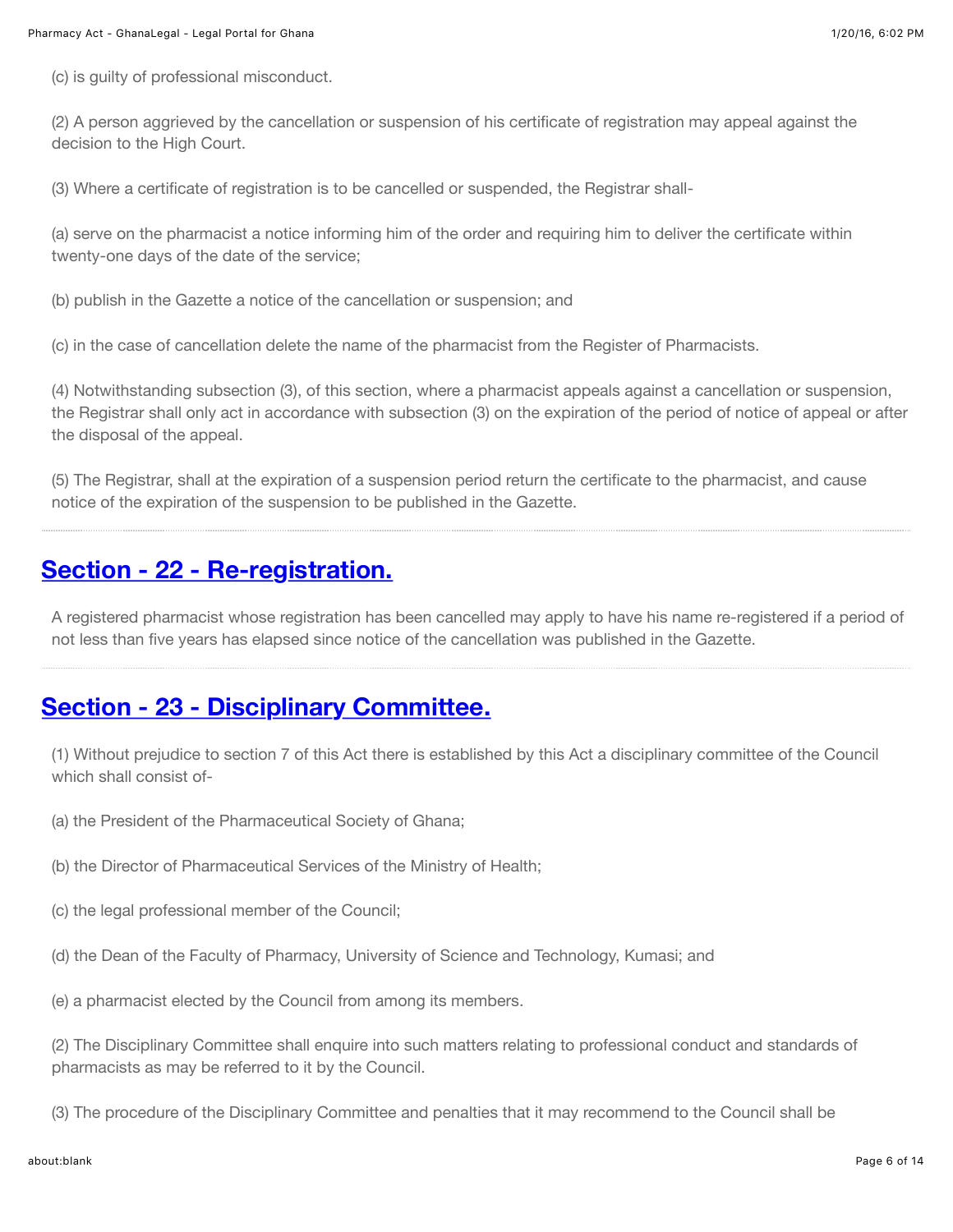prescribed by regulations.

(4) A person aggrieved by a decision of the Council in any disciplinary matter may appeal to the High Court.

#### **[Section - 24 - Restriction On Use Of `pharmacists' Pharmacy'.](http://laws.ghanalegal.com/acts/id/193/section/24/Restriction_On_Use_Of_%60pharmacists_Pharmacy)**

(1) A person who is not a pharmacist shall not describe himself or hold himself out to be a pharmacist by the use of the terms `pharmacist', `chemist', `dispenser of drugs', `druggist', `compounder of drugs', or any other similar term.

(2) No person shall open or permit any other person to open any premises to the public under the description of `pharmacy', `dispensary', `chemist', `drug store' or any other similar description unless a registered pharmacist is on the premises to supervise the dispensing of drugs or medication.

#### **[Section - 25 - Annual Publication Of List Of Pharmacists.](http://laws.ghanalegal.com/acts/id/193/section/25/Annual_Publication_Of_List_Of_Pharmacists)**

The Registrar shall cause a list of registered pharmacists of good standing to be published in the Gazette in January of each year.

#### **[Section - 26 - Operation Of Pharmacies.](http://laws.ghanalegal.com/acts/id/193/section/26/Operation_Of_Pharmacies)**

Subject to this Act, no person shall operate a retail pharmacy unless he is a registered pharmacist.

#### **[Section - 27 - Certificate To Supply Restricted Drugs From Premises.](http://laws.ghanalegal.com/acts/id/193/section/27/Certificate_To_Supply_Restricted_Drugs_From_Premises)**

(1) Where the Council is satisfied that premises are suitable for the supply of restricted drugs, other than Class A or B drugs, it may direct the Registrar to issue in respect of the premises a general or limited certificate if an application has been made in respect of either certificates.

(2) The Registrar shall, on the payment of the prescribed fee, issue the appropriate certificate to the applicant on the direction of the Council.

(3) A person who supplies restricted drugs from premises in respect of which a certificate has been issued shall notify the Council of any material alteration in the structure of the premises within 6 months of the alteration.

(4) The Council may revoke a certificate if it is satisfied that the physical conditions of the premises have ceased to be suitable for the supply of restricted drugs.

#### **[Section - 28 - Licensing Of Bodies.](http://laws.ghanalegal.com/acts/id/193/section/28/Licensing_Of_Bodies)**

(1) Subject to this Act, where an application is made in the prescribed form by a company, and the council is satisfied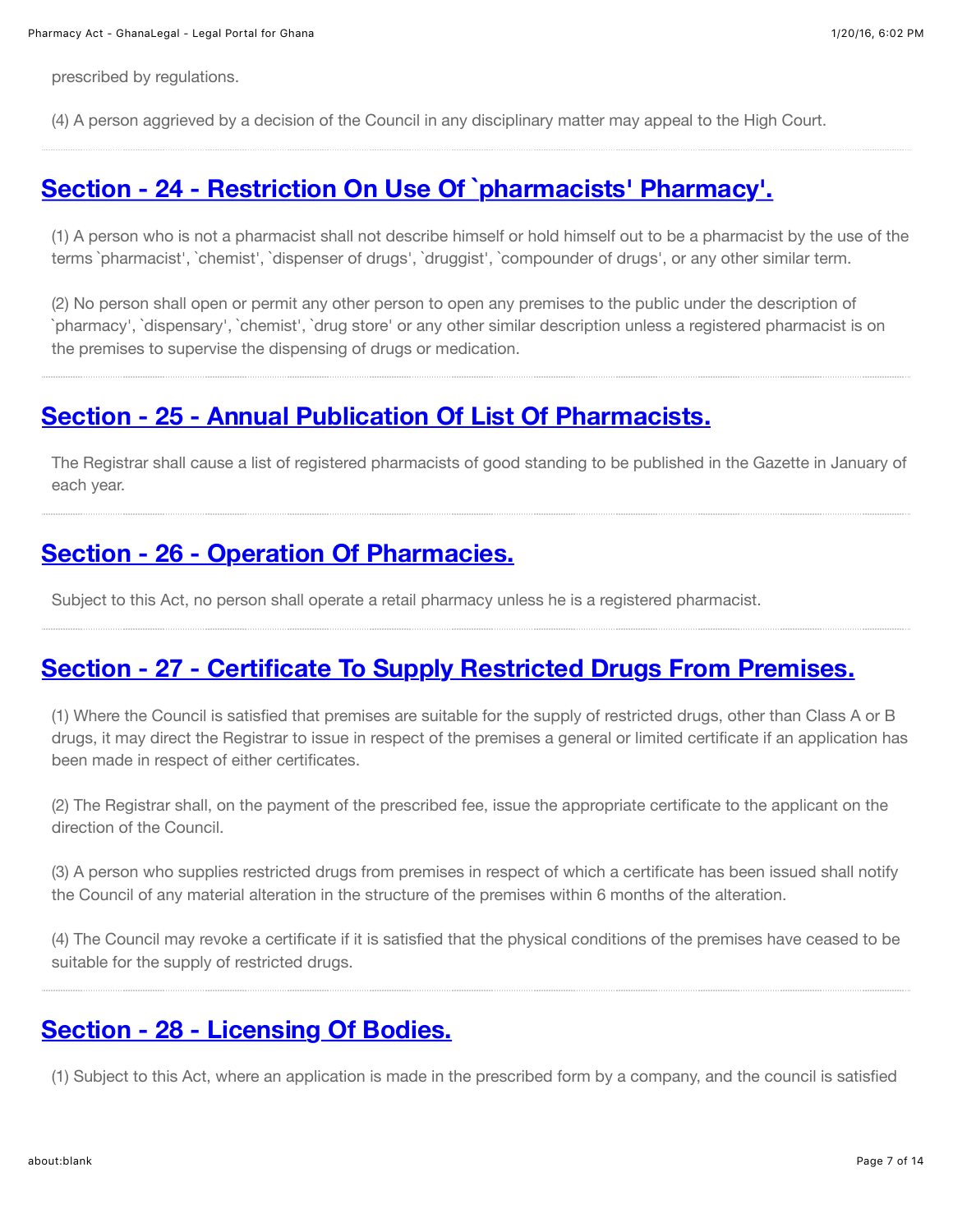(a) that the applicant is fit to carry on the business of mixing, compounding, preparing, or supplying restricted drugs by retail; and

(b) that the applicant's business of mixing, compounding, preparing or supplying restricted drugs by retail will be carried on under the supervision of a pharmacist,

the Council may direct the Registrar to issue to the applicant on payment of the prescribed fee, a licence authorising the applicant to carry on the business.

(2) If the Council is satisfied that a company has acted contrary to this Act, or a condition specified in the licence has ceased to exist for the carrying on of the business referred to in subsection (1), it may revoke the licence.

# **[Section - 29 - Licensed Chemical Sellers.](http://laws.ghanalegal.com/acts/id/193/section/29/Licensed_Chemical_Sellers)**

(1) Notwithstanding section 27 where an application is made in the prescribed form by a person other than a pharmacist or body corporate, and the Council is satisfied that

(a) the applicant is fit to carry on the business of supplying by retail restricted drugs other than Class A or B drugs; and

(b) the area in which the applicant proposes to carry on that business is not sufficiently served by existing facilities for the retail supply of such drugs,

it may direct the Registrar, on the payment of the prescribed fee by the applicant, to issue to the applicant a licence authorizing him to carry on the business of supplying by retail restricted drugs other than Class A or B drugs on the premises specified in the licence.

(2) The Council may revoke a licence, if it is satisfied that the licence holder has contravened a provision of this Act, or that a condition specified in the licence has ceased to exist for the carrying on of the business of supplying by retail restricted drugs other than Class A or B drugs.

(3) The Council may, instead of revoking a licence under subsection (2), impose a penalty not exceeding c5 million on a licence holder.

# **[Section - 30 - Licence For Wholesale Supply Of Restricted Drugs.](http://laws.ghanalegal.com/acts/id/193/section/30/Licence_For_Wholesale_Supply_Of_Restricted_Drugs)**

(1) No person shall carry on business of supplying restricted drugs by wholesale unless he has a licence issued to him in accordance with this section.

(2) Where an application is made for a licence in the prescribed form to carry on a business of supplying restricted drugs by wholesale, and the Council is satisfied that the applicant qualifies for the licence, the Council may on payment of the prescribed fee by the applicant, grant the licence.

(3) A licence granted under this section may include a condition prohibiting or limiting the supplying of restricted drugs of a particular description.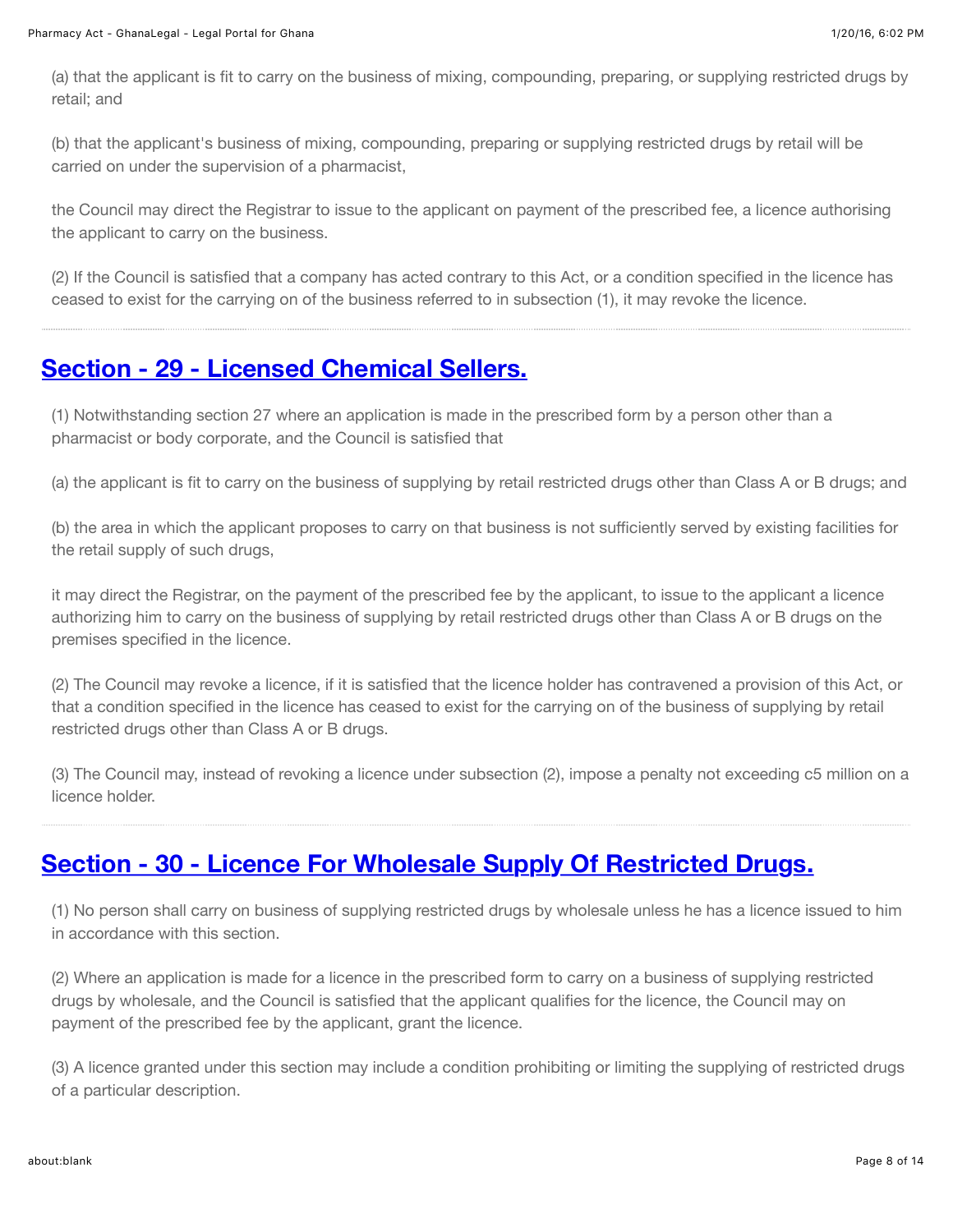(4) The Council may revoke a licence if it is satisfied that the licence holder has contravened a provision of this Act or a condition specified in the licence has ceased to exist for the carrying on of the business of supplying restricted drugs by wholesale.

#### **[Section - 31 - Premises From Which Restricted Drugs May Be Supplied.](http://laws.ghanalegal.com/acts/id/193/section/31/Premises_From_Which_Restricted_Drugs_May_Be_Supplied)**

No person shall carry on a business of supplying from any premises restricted drugs classified by regulations as-

- (a) Class A drugs;
- (b) Class B drugs; or
- (c) Class C drugs,

unless that person has a valid general or limited licence issued under this Act in relation to those premises.

# **[Section - 32 - Action To Be Taken After Supply Of Restricted Drugs](http://laws.ghanalegal.com/acts/id/193/section/32/Action_To_Be_Taken_After_Supply_Of_Restricted_Drugs)**

Where restricted drug is supplied under prescription, the supplier of the drug shall-

(a) enter on the prescription in indelible writing the date on which the drug is supplied, and the name and address of the supplier; and

(b) if the drug is fully dispensed, retain the prescription for a period of two years on the premises at which the drug is dispensed, in a manner as to be readily available for inspection.

# **[Section - 33 - Supply Of Dangerous Drugs.](http://laws.ghanalegal.com/acts/id/193/section/33/Supply_Of_Dangerous_Drugs)**

No person shall supply a dangerous drug unless-

- (a) the drug is in a container of the prescribed description; and
- (b) the container bears a label indicating the prescribed particulars of its contents.

# **[Section - 34 - Dangerous Drugs Record.](http://laws.ghanalegal.com/acts/id/193/section/34/Dangerous_Drugs_Record)**

(1) A person who supplies Class A or B, drugs shall keep on the premises from which he supplies these drugs a book of the prescription to be known as the `Dangerous Drugs Record'.

- (2) Before any person supplies Class A drugs he shall record in the Dangerous Drugs Record the following-
- (a) the name and quantity of the drug to be supplied;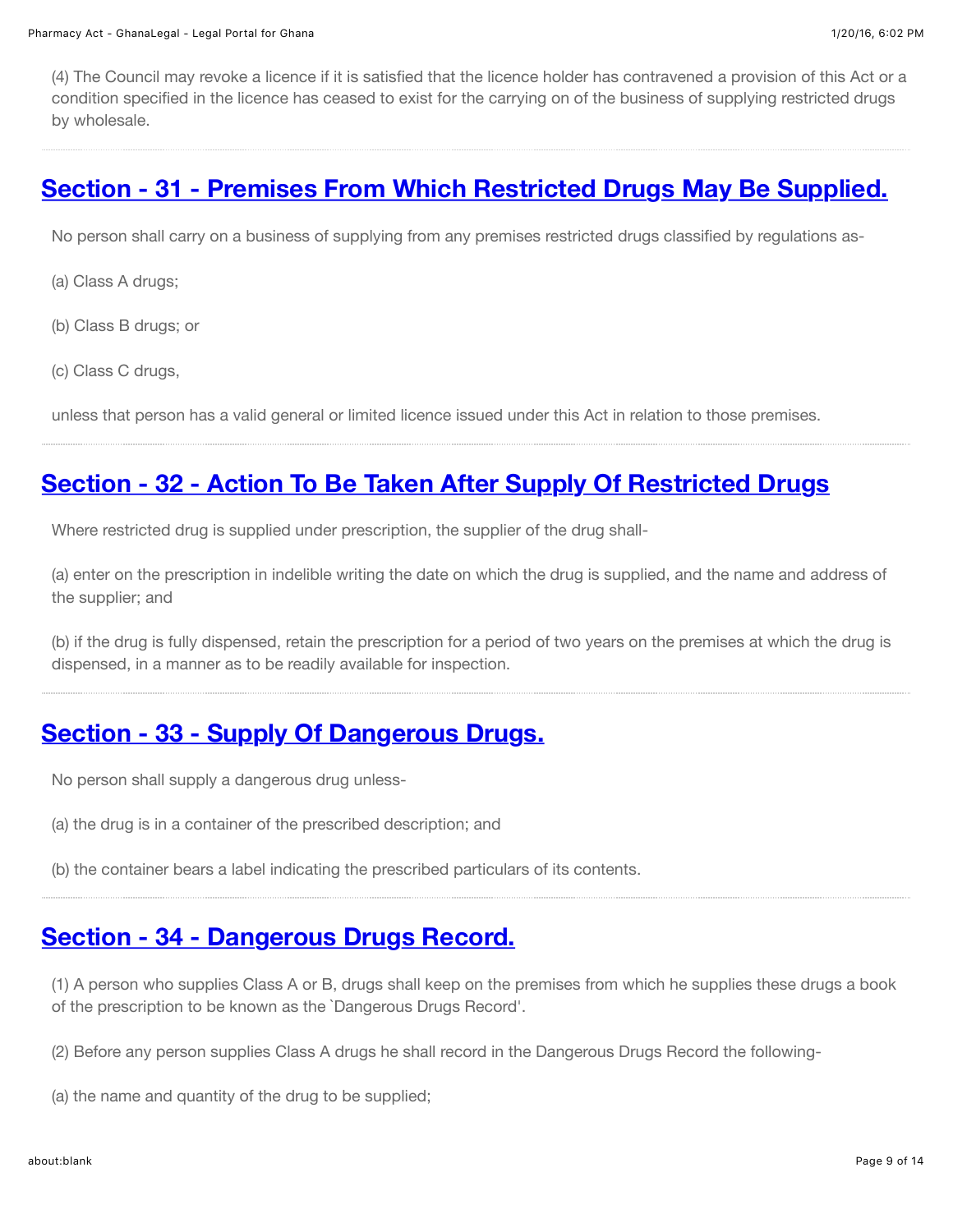(b) the name, and address, signature or thumbprint of the person to whom it is supplied;

(c) the signature of the person who supplies the drug; and

(d) the date of supply.

(3) Where a drug is supplied under a prescription which is retained by the supplier of the drug and an entry is made in the Dangerous Drug Record book enabling the prescription to be referred to, no entry need be made in the Dangerous Drug Record or any particulars specified in the prescription.

## **[Section - 35 - Prescription For Supply Of Class A Drugs.](http://laws.ghanalegal.com/acts/id/193/section/35/Prescription_For_Supply_Of_Class_A_Drugs)**

No pharmacist or licensed company shall supply class A drugs except under a prescription issued by a medical practitioner, a dentist or a veterinary practitioner.

# **[Section - 36 - Restriction On Preparation Of Restricted Drugs.](http://laws.ghanalegal.com/acts/id/193/section/36/Restriction_On_Preparation_Of_Restricted_Drugs)**

(1) No person shall mix, compound, prepare or supply restricted drug unless that person is a pharmacist or is a licensed company.

(2) Subsection (1) shall not apply to-

(a) the supply of a drug by a medical practitioner, dentist or veterinary surgeon to a patient in urgent need of treatment;

(b) the supply of a drug other than a drug of class A or B by a licensed chemical seller;

(c) the mixing, compounding or preparing of a drug under the supervision of a pharmacist by a student or a trainee undergoing instructions at an institution approved by the Council; or

(d) the supply of a drug in accordance with directions given by a medical practitioner to an out-patient attending a medical treatment centre or an in-patient by a nurse.

# **[Section - 37 - Supply Of Class B Drugs.](http://laws.ghanalegal.com/acts/id/193/section/37/Supply_Of_Class_B_Drugs)**

A pharmacist or licensed company may supply class B drugs to a person, without prescription if the supplier of the drug reasonably believes that person to be a proper person to whom the drug is to be supplied.

# **[Section - 38 - Possession Of Dangerous Drugs.](http://laws.ghanalegal.com/acts/id/193/section/38/Possession_Of_Dangerous_Drugs)**

Subject to the provisions of this Act, no person shall have any dangerous drug in his possession or control.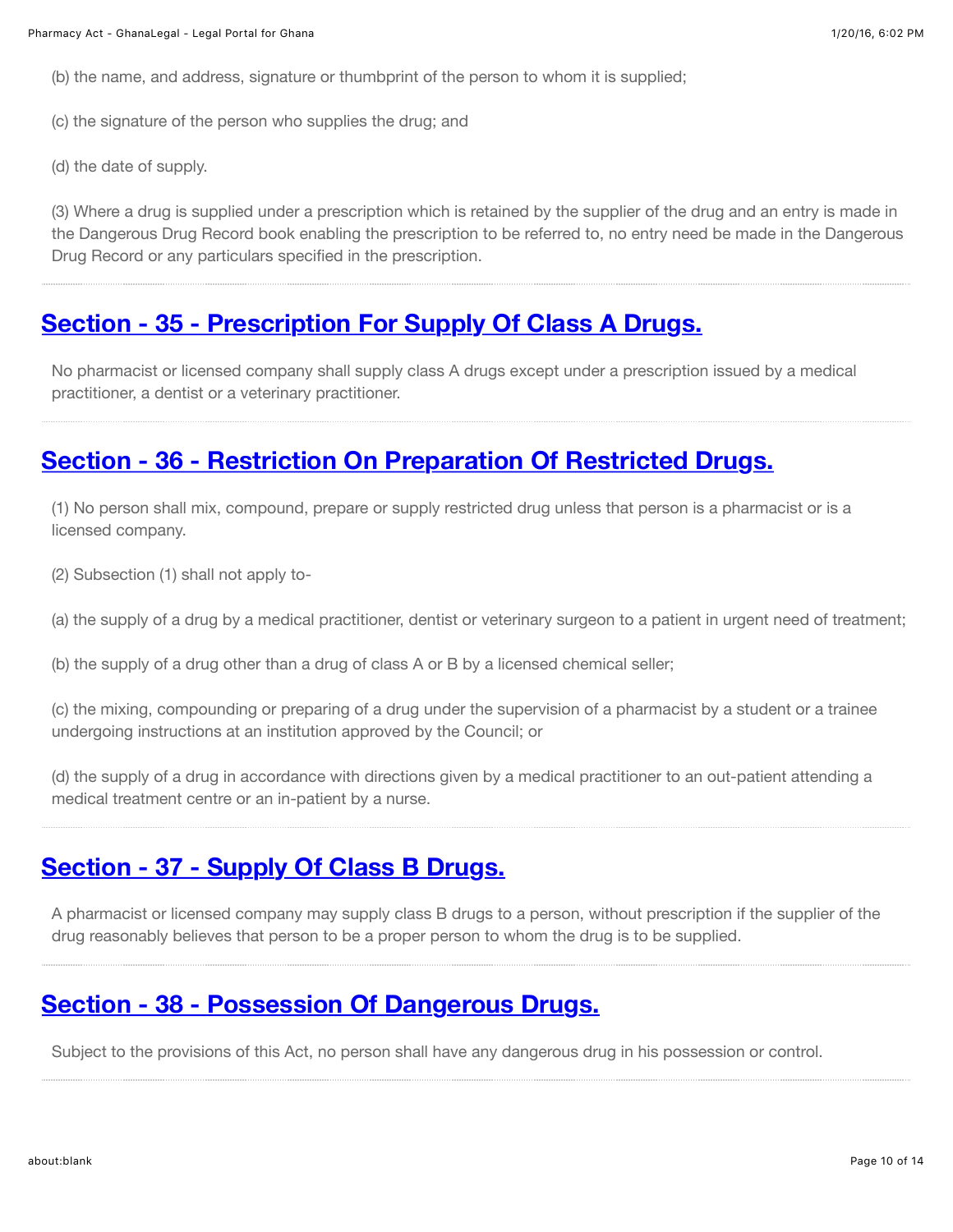# **[Section - 39 - Classification Of Drugs.](http://laws.ghanalegal.com/acts/id/193/section/39/Classification_Of_Drugs)**

The Minister shall on the advice of the Food and Drugs Board established under the Food and Drugs Law, 1992 (PNDCL 305B) by legislative instrument specify drugs that are classified as class A, class B and class C for the purposes of this Act and may prescribe conditions for the importation, possession, supply and dispensing of such drugs.

# **[Section - 40 - Medical Aid.](http://laws.ghanalegal.com/acts/id/193/section/40/Medical_Aid)**

(1) Notwithstanding anything contained in section 48 of the Medical and Dental Decree, 1972 (NRCD 91) (which restricts the right to practise medicine or dentistry and to recover charges for it) a pharmacist may give medical and dental advice or aid-

(a) by way of first aid in the case of an accident, or

(b) by way of first aid treatment in the case of simple ailments of common occurrence where it is not reasonably practicable for the patient to consult a medical practitioner or dentist.

(2) The pharmacist shall, in the case of an emergency, immediately or within 24 hours of administering the initial dosage, refer the patient to a medical practitioner or a dentist as the case may be and shall in the referral state the drugs used and the extent of the treatment given.

# **[Section - 41 - Entry Of Premises.](http://laws.ghanalegal.com/acts/id/193/section/41/Entry_Of_Premises)**

(1) A person authorised by the Council may for the purposes of section 42 of this Act enter at any reasonable time-

(a) premises in respect of which a licence or a certificate issued under this Act is valid;

(b) premises on or in relation to which he has reasonable cause to believe, that an offence with respect to this Act has been committed.

(2) A police officer not below the rank of Assistant Superintendent may enter any premises if he has reasonable cause to believe that an offence with respect to this Act has been committed.

# **[Section - 42 - Powers Of Investigation.](http://laws.ghanalegal.com/acts/id/193/section/42/Powers_Of_Investigation)**

(1) A person authorised under section 41 of this Act to enter any premises (hereafter referred to as "an inspecting officer")-

(a) may require a person on the premises to furnish any information in that person's possession concerning the activities carried on, on the premises and persons by whom they are carried on;

(b) may inspect the premises and any articles found on the premises;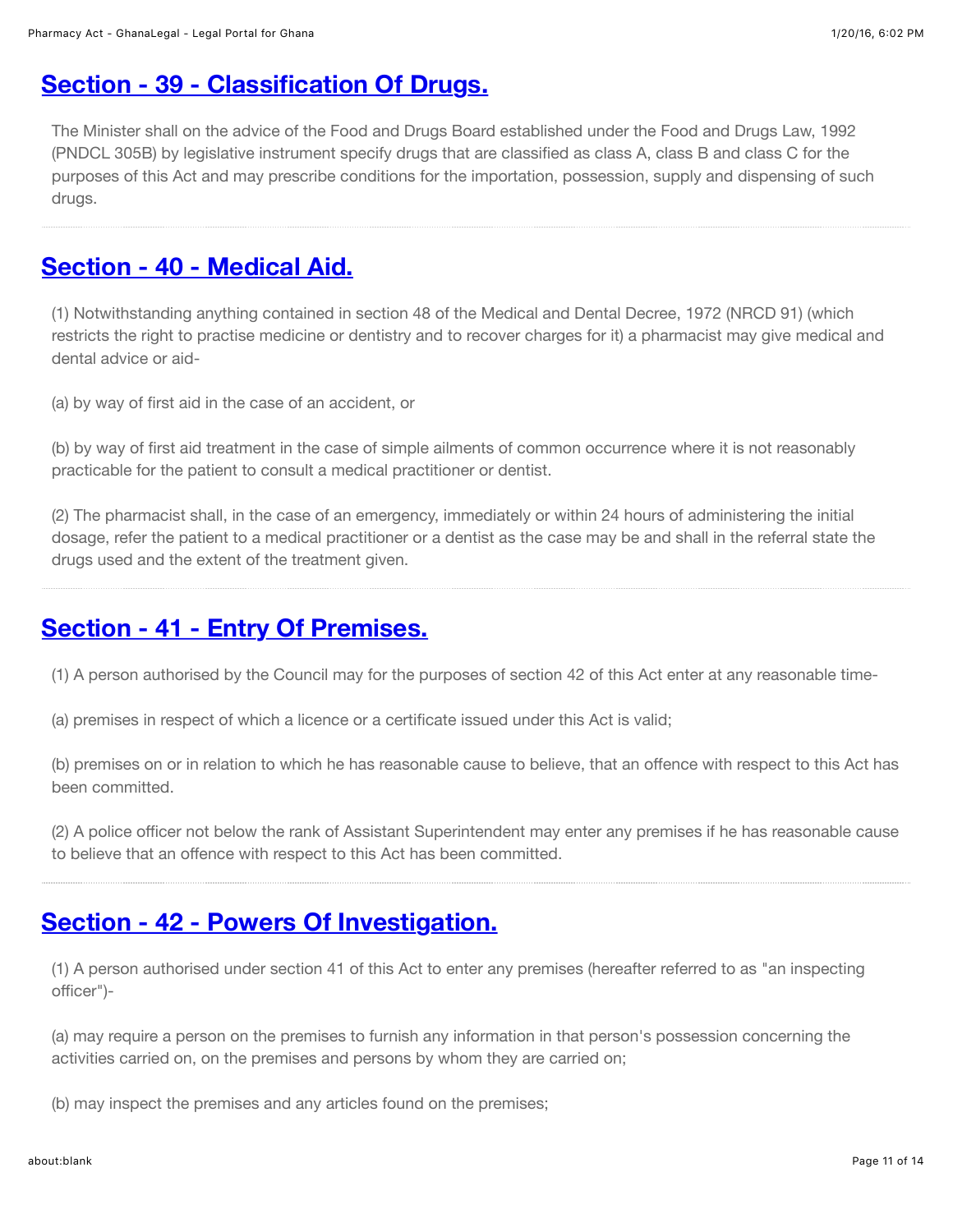(c) may take away any drug found on the premises.

(2) Where a drug is taken away under this section reasonable payment for the drug shall be tendered by the inspecting officer.

(3) Notwithstanding subsection (2)-

(a) no payment shall be tendered in respect of a drug if the inspecting officer reasonably suspects that the drug is unfit for its purpose by reason of deterioration, impurity, adulteration or other defect;

(b) if the drug is found to be fit, reasonable payment shall be tendered by the inspecting officer in respect of the portion of the drug that is not returned to its owner in good condition;

(c) no payment shall be tendered in respect of a drug if the inspecting officer anticipates that proceedings for an offence under this Act may be brought in respect of the drug.

(4) Where no proceedings are commenced under subsection (3) within six months, reasonable payment shall be tendered by the inspecting officer in respect of the portion of the drug that has not been returned to its owner in good condition.

(5) Where any drugs or articles are taken under this section, an inventory of the drugs or articles shall be made and shall be signed by the pharmacist or the chemical seller and the inspecting officer and a copy of the inventory shall be given to the pharmacist or the chemical seller.

# **[Section - 43 - Obstruction.](http://laws.ghanalegal.com/acts/id/193/section/43/Obstruction)**

No person shall, obstruct an inspecting officer exercising his powers under this Act.

#### **Section - 44 - Inspection Offi[cer To Produce Document.](http://laws.ghanalegal.com/acts/id/193/section/44/Inspection_Officer_To_Produce_Document)**

An inspecting officer exercising any powers conferred under this Act shall produce on demand a duly authenticated document showing that he is entitled to exercise those powers.

# **Section - 45 - Off[ences And Penalties.](http://laws.ghanalegal.com/acts/id/193/section/45/Offences_And_Penalties)**

(1) A person who-

(a) is not registered under section 17 of this Act and represents himself or holds himself out as so registered; or

(b) does not have the requisite qualification to practise as a pharmacist and knowingly represents that he has such qualification; or

(c) contravenes any of the provisions of this Act,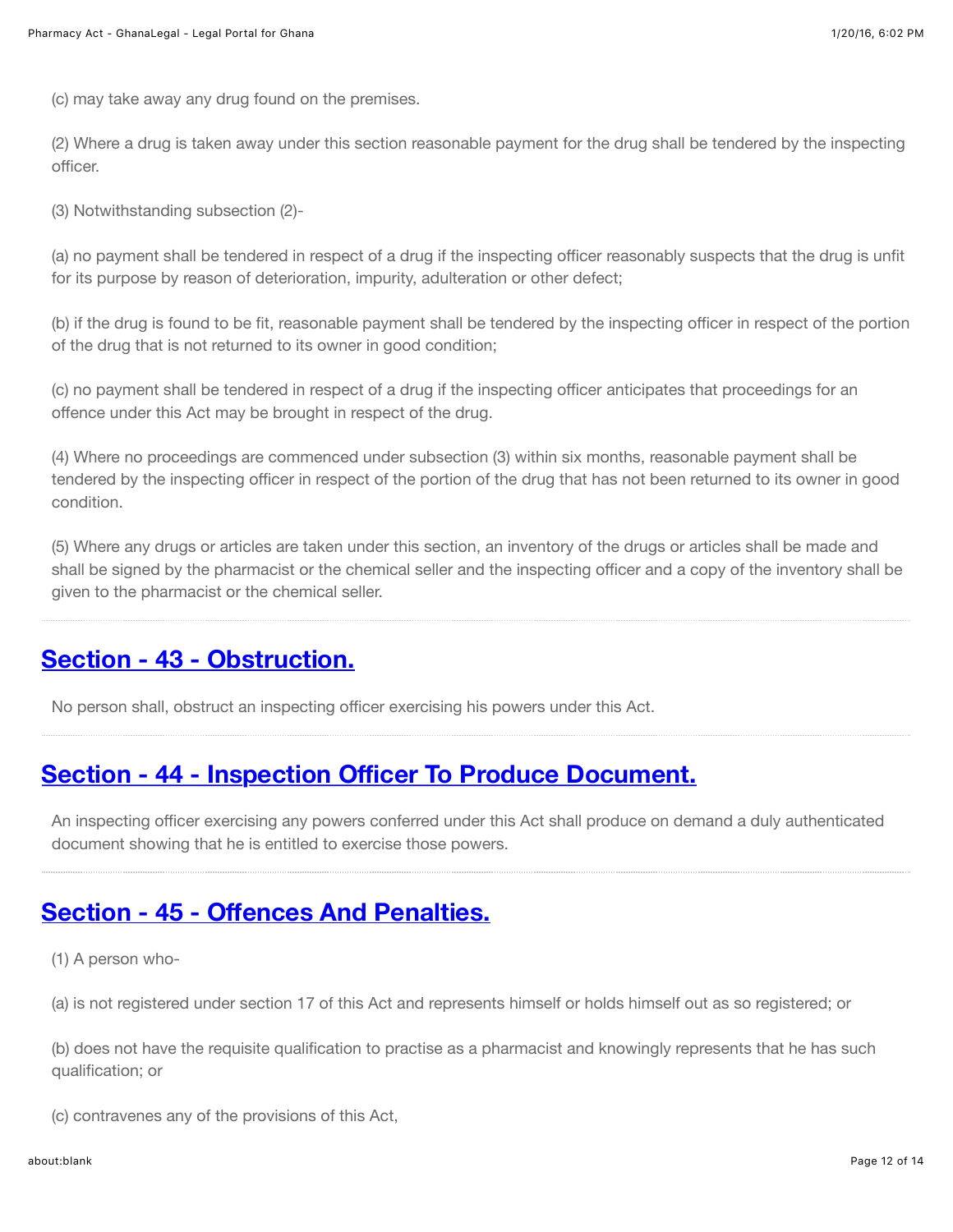commits an offence and is liable on conviction to a fine not exceeding c5 million or a term of imprisonment not exceeding five years or to both; and in the case of a continuing offence to a further fine not exceeding c50,000.00 for each day that the offence continues after written notice has been served on the offender by the Council.

(2) Where an offence under this Act is committed by a body of persons-

(a) in the case of a body corporate other than a partnership, each director, secretary or other officers of that body shall also be guilty of that offence;

(b) in the case of partnership, each partner shall also be guilty of the offence.

(3) Notwithstanding subsection (2) no person shall be convicted of an offence if he proves that the offence was committed without his knowledge or consent, or that he took all steps necessary having regard to all the circumstances, to prevent the commission of the offence.

# **[Section - 46 - Regulations.](http://laws.ghanalegal.com/acts/id/193/section/46/Regulations)**

The Minister may on the advice of the Council by legislative instrument make regulations-

(a) prescribing the procedure for the holding of disciplinary enquiry into allegations of misconduct against pharmacists;

- (b) prescribing matters relating to disciplinary orders by the Council;
- (c) relating to prescription of drugs;
- (d) prescribing fees to be paid for any matter or thing to be done under this Act;

(e) prescribing conditions including the type of premises for the issue of a valid general or limited certificate by the Council; and

(f) providing generally for the effective implementation of this Act.

# **[Section - 47 - Interpretation.](http://laws.ghanalegal.com/acts/id/193/section/47/Interpretation)**

In this Act unless the context otherwise requires-

"dangerous drugs" means drugs prescribed by regulations as dangerous drugs;

"drug" has the same meaning as provided in section 51 of the Food and Drugs Law, 1993 (PNDCL 305B);

"medical treatment centre" means any health institution for the treatment of out-patients and which is under the immediate supervision of an attendant approved by the Minister;

"Minister" means the Minister responsible for Health;